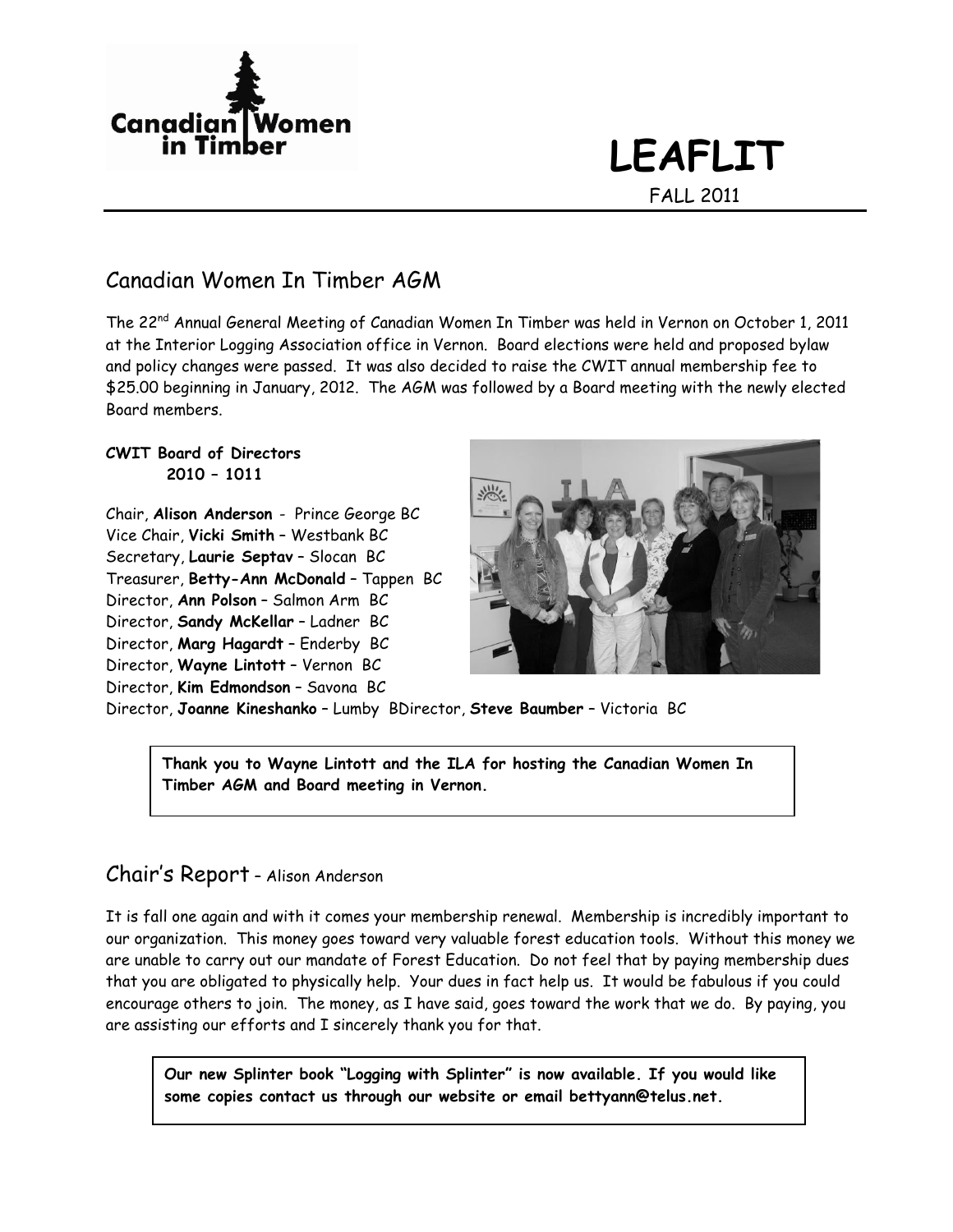#### Shuswap Branch – Ann Polson

At the request of Wayne Lintott, Ann and Betty-Ann travelled with the ILA Forestry van to Kidston Elementary School in Vernon in September. We presented to 152 students, plus teachers and helpers.

In October we went with the Forestry van to St. Joseph's Elementary School in Kelowna. This was the  $7<sup>th</sup>$  year we have gone to this school with the van. We gave a lesson on tree identification and the inside and outside of the van. Grades 1, 3, and 5, totaling 91 students went through.



Betty-Ann with St. Joseph's Grade 1 class

## Healthy Forests – Healthy Communities

Betty-Ann and Ann attended the "Healthy Forests - Healthy Communities – A Conversation on BC's Forests" public forum on September 14 in Salmon Arm.

It was very disappointing sitting in a room of 40 people with very little representation from industry at the Healthy Forests – Healthy Communities forum. There were more concerns expressed about environmental and recreation values than that of industry. The public needs to realize it is the industry that generates revenue that keeps the economy going, not someone hiking in the woods, or picking berries.

We encourage people to attend any meetings, forums, etc. that have to do with the forest industry, and be heard.

Healthy Forests-Healthy Communities, A Conversation on BC's Forests, is an initiative intended to capture the concerns and recommendations of experts and community members to enable informed decision-making for forest lands management in BC.

#### CWIT Forest Awareness Day – October 2, 2011



Shuswap Branch members, Marg, Ann and Betty-Ann, set up a display to celebrate Canadian Women In Timber's Forest Awareness Day in a local mall. Our cloth learning tree and wood pecker, bug display, pictures of classroom presentations, and CWIT information were a few of the many things on display. There were numerous hand-outs, two free draws and a guess the cones contest. We were busy most of the day, and had some interesting conversations with many people. The bug display, which we borrowed from the ILA Forestry van was very popular and drew a lot of people to the table.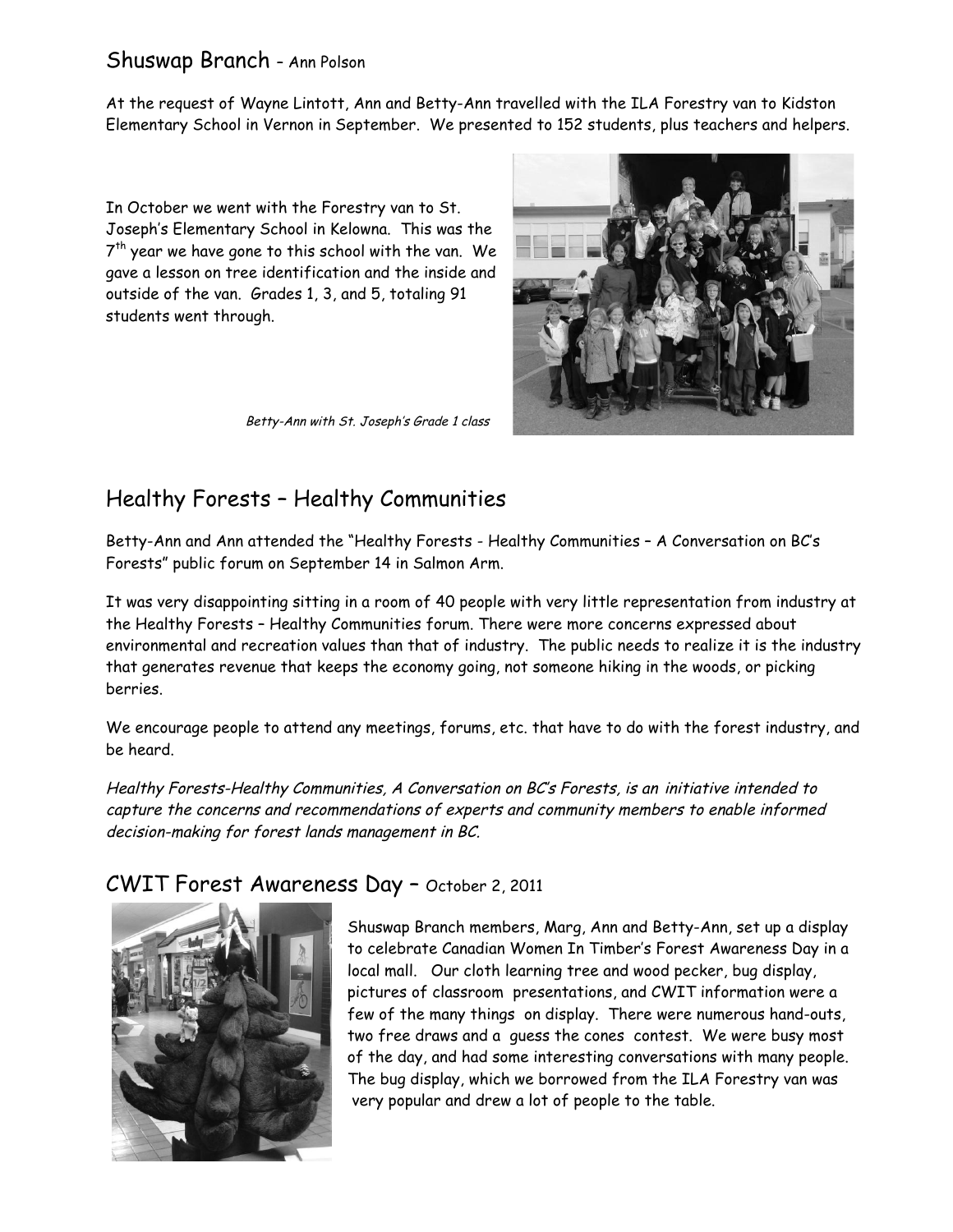#### Forest History Society – Ann Polson

On October 1, Betty-Ann and I attended the buffet and presentation which was a part of the Forest History Society's AGM. There were 20 people in attendance from around the Province.

After a wonderful meal, Robert Dale from Enderby, gave a very interesting presentation and slide show on the River Drives in and around the Enderby area. It was a real eye-opener to hear and see how these fearless men without equipment or safety gear managed to drive the logs down the Shuswap River.

During the first log drives in the 1900's, men worked 10-14 hours a day for \$1.25 per day. This was the only way to transport the logs. Cedar, fir, spruce and larch with lengths of 12-20 feet used for houses, and 30-60 foot lengths used for poles, were floated down the river. The 60 foot lengths would cause jamming many times during the drive. The logs had to go through rapids at Kingfisher. The water depth had to be perfect. If the water was too low the logs would wedge into the bottom, yet if too high the current would wash them in the fields. The wind sometimes would be strong enough to push the logs upriver. After the logs were driven down the river they were boomed in Enderby, or taken to Mara Lake, boomed and pulled to their destination by tugboat.

There were many great dangers, but the most dangerous was log walking. Although only one person was ever recorded drowning, the men faced risks every day.

The main tools used were the peavey, which was a long pole with a U-shaped device on the end, topped with sharp spikes, and the pike pole, a simple tool with a wooden handle 14 feet long.

The last river Drive on the Shuswap River took place in 1967.

This was such an insight of the beginning of logging in our area and the hardships and dangers men endured. I think it is important for us to be aware of the roots of the Industry, and take the time to learn and appreciate how it all began.

Trees are the most powerful concentrators of carbon on earth. To grow a pound of wood, a young tree takes in 1,466 (0.665 kilograms) of carbon dioxide and releases 1.069 pounds (0.485 kilograms) of oxygen. The carbon dioxide is stored within the cells of the tree. When a forest becomes old or overcrowded, trees stop growing and begin to decay, releasing the carbon dioxide. But when mature trees are harvested for wood products, the carbon stays locked in the wood.

## Splinter Salutes

All those people who have renewed CWIT membership.

Your continuing support allows us to produce Forest Education material like our new book "Logging with Splinter"